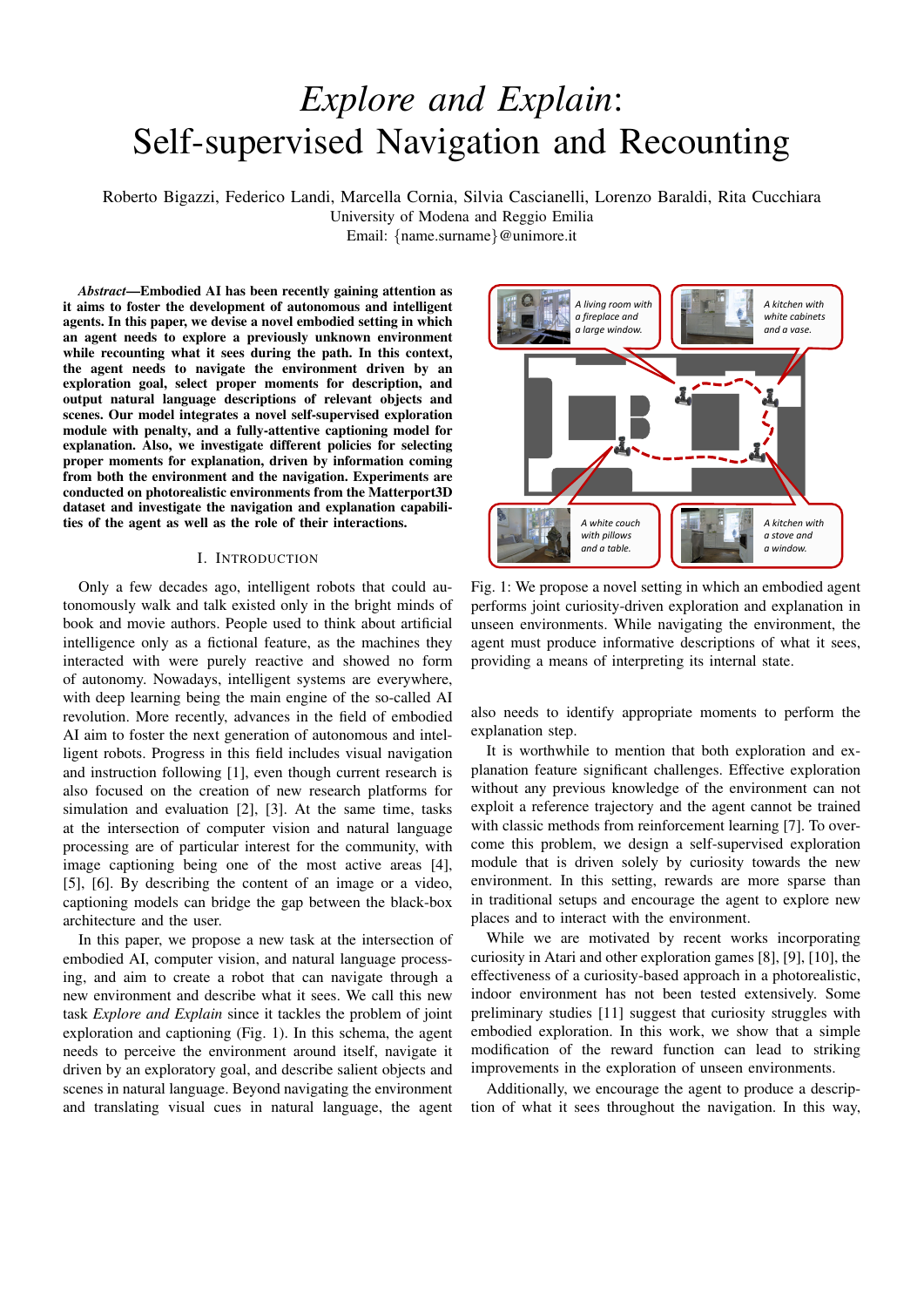we match the agent internal state (the measure of curiosity) with the variety and the relevance of the generated captions. Such matching offers a proxy for the desirable by-product of interpretability. In fact, by looking at the caption produced, the user can more easily interpret the navigation and perception capabilities of the agent, and the motivations of the actions it takes [12]. In this sense, our work is related to goal-driven explainable AI, *i.e.* the ability of autonomous agents to explain their actions and the reasons leading to their decisions [13].

Previous work on image captioning has mainly focused on recurrent neural networks. However, the rise of Transformer [14] and the great effectiveness shown by the use of self-attention have motivated a shift towards recurrent-free architectures. Our captioning algorithm builds upon recent findings on the importance of fully-attentive networks for image captioning and incorporates self-attention both during the encoding of the image features and in the decoding phase. This also allows for a reduction in computational requirements.

Finally, to bridge exploration and recounting, our model can count on a novel speaker policy, which regulates the speaking rate of our captioner using information coming from the agent perception. We call our architecture  $eX^2$ , from the name of the task: *Explore and Explain*.

Our main contributions are as follows:

We propose a new setting for embodied AI, *Explore and Explain* in which the agent must jointly deal with two challenging tasks: exploration and captioning of unseen environments.

We devise a novel solution involving curiosity for exploration. Thanks to curiosity, we can learn an efficient policy which can easily generalize to unseen environments. We are the first, to the best of our knowledge, to apply a captioning algorithm exclusively to indoor environment for robotic exploration. Results are encouraging and motivate further research.

## II. RELATED WORK

Our work is related to the literature on embodied visual exploration, curiosity-driven exploration, and captioning. In the following, we provide an overview of the most important work in these settings, and we briefly describe the most commonly used interactive environments for navigation agents.

Embodied visual exploration. Current research on embodied AI is mainly focused on tasks that require navigating indoor locations. Vision-and-language navigation [1], [15], pointgoal and object-goal navigation [7], [16], [17] are all tasks involving the ability for the agent to move across a previously unknown environment. Very recently, Ramakrishnan *et al.* [11] highlighted the importance of visual exploration in order to pre-train a generic embodied agent. While their study is mainly focused on exploration as a mean to gather information and to prepare for future tasks, we investigate the role of surprisal for exploration and the consistency between navigation paths and the descriptions given by the agent during the episodes.

Curiosity-driven exploration. Curiosity-driven exploration is an important topic in reinforcement learning literature. In this context, [18] provides a good summary on early works on intrinsic motivation. Among them, Schmidhuber [19] and Sun *et al.* [20] proposed to use information gain and compression as intrinsic rewards, while Klyubin *et al.* [21], and Mohamed and Rezende [22] adopted the concept of empowerment as reward during training. Differently, Houthooft *et al.* [23] presented an exploration strategy based on the maximization of information gain about the agent's belief of environment dynamics. Another common approach for exploration is that of using state visitation counts as intrinsic rewards [24], [25]. Our work follows the strategy of jointly training forward and backward models for learning a feature space, which has demonstrated to be effective in curiosity-driven exploration in Atari and other exploration games [8], [9], [10]. To the best of our knowledge, we are the first to investigate this type of exploration algorithms in photorealistic indoor environments.

Interactive environments. When it comes to the training of intelligent agents, an important role is played by the underlying environment. A first test bed for research in reinforcement learning has been provided by the Atari games [26], [27]. However, these kind of settings are not suitable for navigation and exploration in general. To solve this problem, many mazelike environments have been proposed [28], [29]. However, agents trained on synthetic environments hardly adapt to real world scenarios, because of the drastic change in terms of appearances. Simulating platforms like Habitat [2], Gibson [3], and Matterport3D simulator [1] provide a photorealistic environment to train navigation agents. Some of these simulators only provide RGB equirectangular images as visual input [1], while others employ the full 3D model and implement physic interactions with the environment [2], [3].

Automatic captioning. In the last few years, a large number of models has been proposed for image captioning [5], [30], [31]. The majority of them use recurrent neural networks as language models and a representation of the image which might be given by the output of a CNN [31], [32], or by a time-varying vector extracted with attention mechanisms over either a spatial grid of CNN features [30] or multiple image region vectors extracted from a pre-trained object detector [5]. Regarding the training strategies, notable advances have been made by using reinforcement learning to train non-differentiable captioning metrics [31]. Recently, following the strong advent of fully-attentive mechanisms in sequence modeling tasks [14], different Transformer-based captioning models have been presented [6], [33]. In this work, we devise a captioning model based on the Transformer architecture that, for the first time, is applied to images taken from indoor environments for robotic exploration.

#### III. PROPOSED METHOD

The proposed method consists of three main parts: a navigation module, a speaker policy, and a captioner. The last two components constitute the speaker module, which is used to explain the agent first-person point of view. The explanation is elicited by our speaker module basing on the information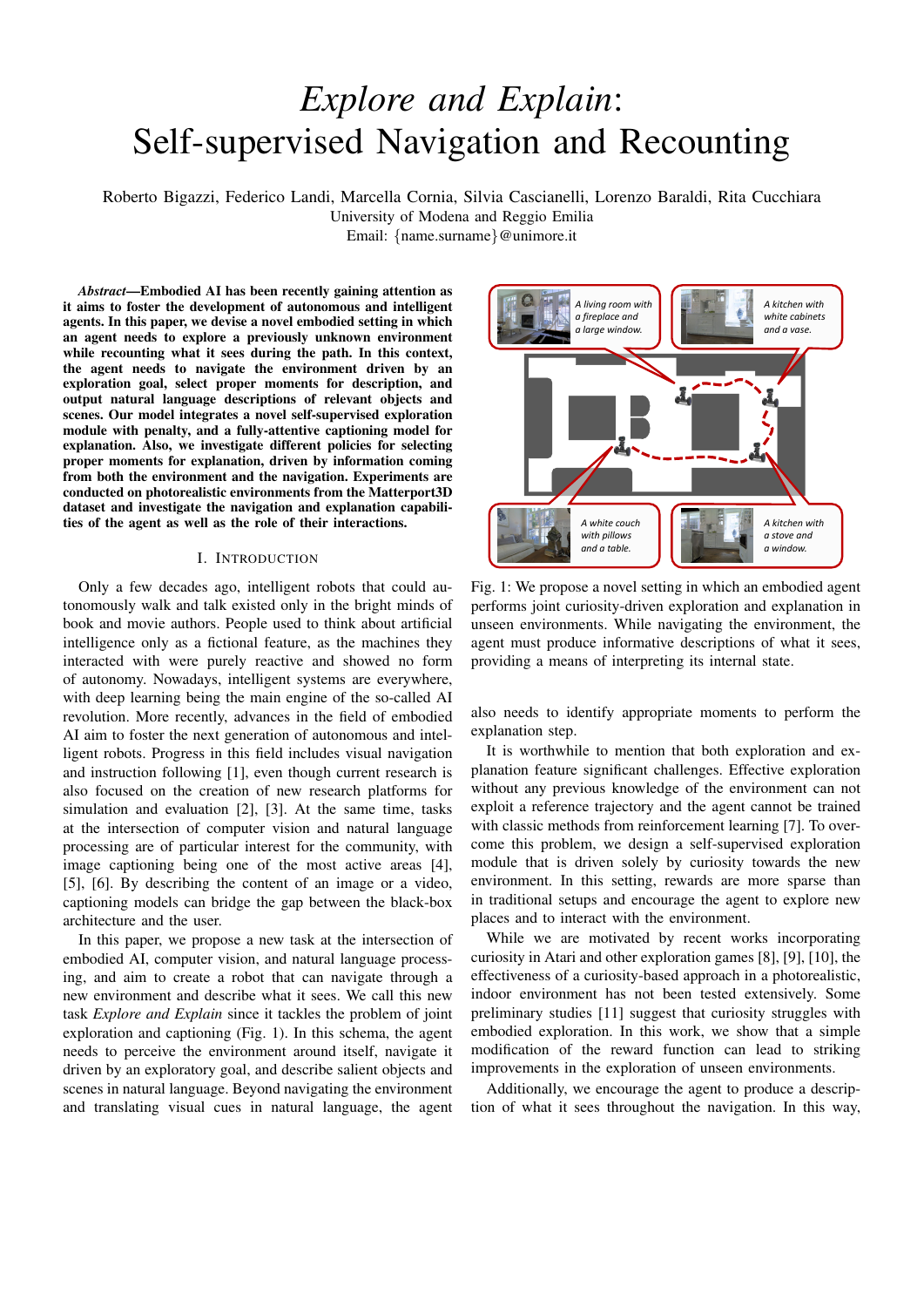

Fig. 2: Overview of our  $eX^2$  framework for navigation and captioning. Our model is composed of three main components: a navigation module which is in charge of exploring the environment, a captioning module which produces a textual sentence describing the agent point of view, and a speaker policy that connects the previous modules and activates the captioning component based on the information collected during the navigation.

gathered during the navigation. Our architecture is depicted in Fig. 2 and detailed below.

## *A. Navigation module*

The navigation policy takes care of the agent displacement inside the environment. At each time step  $t$  the agent acquires an observation  $x_t$  from the surroundings, performs an action  $a_t$ , and gets the consequent observation  $x_{t+1}$ . The moves available to the agent are simple, atomic actions such as *rotate 15 degrees* and *step ahead*. Our navigation module consists of three main components: a feature embedding network, a forward model, and an inverse model. The discrepancy of the predictions of dynamics models with the actual observation is measured by a reward signal  $r_t$ , which is then used to stimulate the agent to move towards more informative states.

**Embedding network.** At each time step  $t$ , the agent observes the environment and gathers  $x_t$ . This observation corresponds to the raw RGB-D pixels coming from the forward-facing camera of the agent. Yet, raw pixels are not optimal to encode the visual information [10]. For this reason, we employ a convolutional neural network to encode a more efficient and compact representation of the surrounding environment. We call this embedded representation  $(x_t)$ . To ensure that the features observed by the agent are stable throughout the training, we do not change the set of parameters during training. This approach is shown to be efficient for generic curiosity-based agents [10].

Forward dynamics model. Given an agent with policy  $(\ (x_t): \ )$ , represented by a neural network with parameters , the selected action at timestep  $t$  is given by:

$$
a_t \sim ((x_t); )
$$
 (1)

After executing the chosen action, the agent observes a new visual stimulus  $(x_{t+1})$ . The problem of predicting the next observation given the current input and action to be performed can be defined as a forward dynamics problem:

$$
\hat{f}(x_{t+1}) = f\left((x_t); a_t; \ \epsilon\right); \tag{2}
$$

where  $(x_{t+1})$  is the predicted visual embedding for the next observation  $x_{t+1}$  and f is the forward dynamics model with parameters  $F$ . The forward model is trained to minimize the following loss function:

$$
L_F = \frac{1}{2} \left\| \int_0^{\infty} (x_{t+1}) - (x_{t+1}) \right\|_2^2
$$
 (3)

Inverse dynamics model. Given two consecutive observations  $(x_t; x_{t+1})$ , the inverse dynamics model aims to predict the action performed at timestep t:

$$
\hat{a}_t = g\left(\left(x_t\right); \left(x_{t+1}\right); \big|_{l}\right); \tag{4}
$$

where  $\hat{a}_t$  is the predicted estimate for the action  $a_t$  and g is the inverse dynamics model with parameters  $\lambda$ . In our work, the inverse model  $g$  predicts a probability distribution over the possible actions and it is optimized to minimize the crossentropy loss with the ground-truth action  $a_t$  performed in the previous time step:

$$
L_I = y_t \log \hat{a}_t \tag{5}
$$

where  $y_t$  is the one-hot representation for  $a_t$ .

Curiosity-driven exploration. The agent exploration policy  $(\kappa t)(x_t)$ ; ) is trained to maximize the expected sum of rewards:

$$
\max E_{(x_t):)} \left[ \sum_t r_t \right]; \tag{6}
$$

where the exploration reward  $r_t$  at timestep t, also called surprisal [34], is given by our forward dynamics model:

$$
r_t = \frac{1}{2} \left\| f( (x_t); a_t) - (x_{t+1}) \right\|_2^2; \tag{7}
$$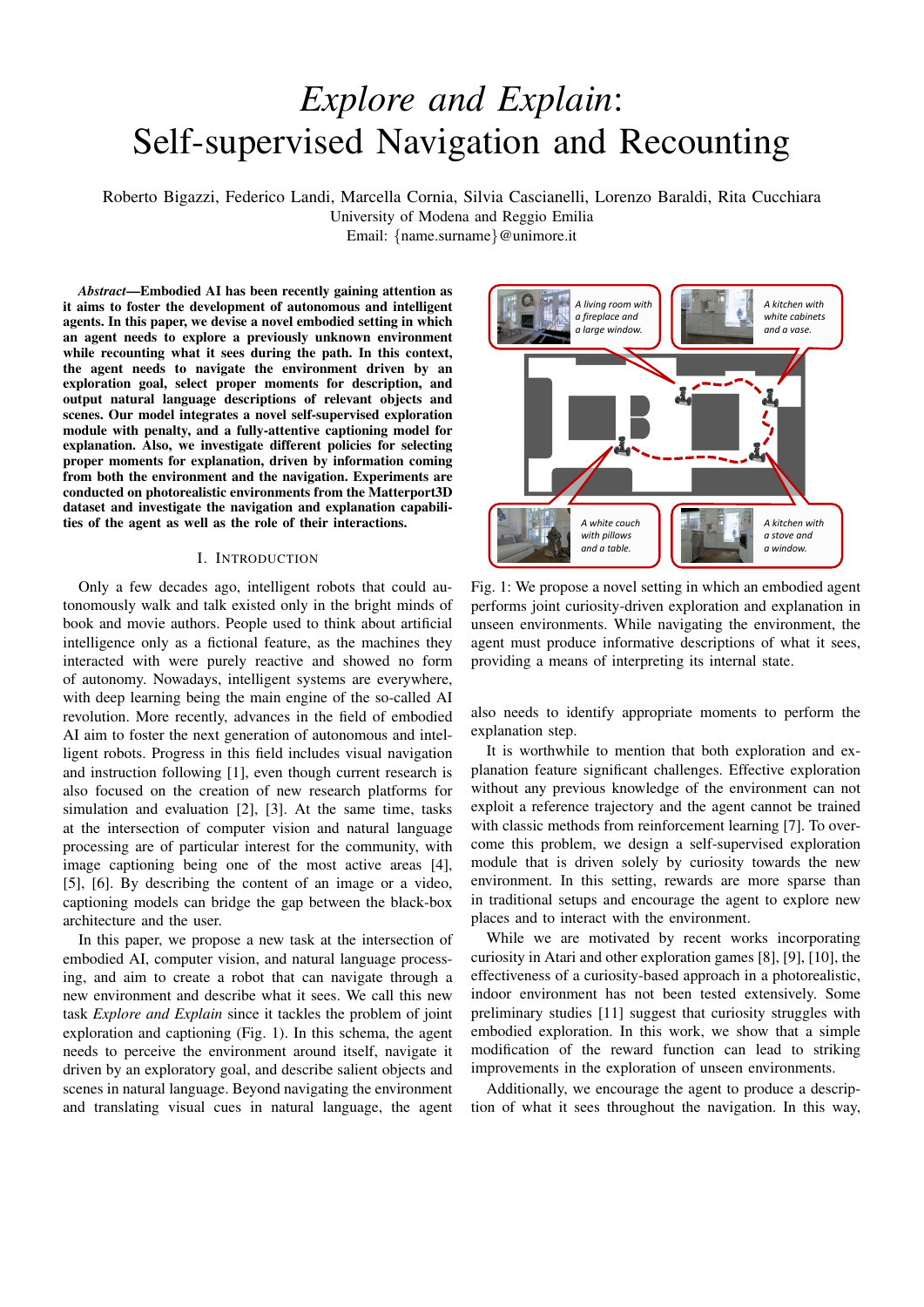with being a scaling factor. The overall optimization problem can be written as a composition of Eq. 3, 5, and 6:

$$
\min_{i, F, i} \left[ - \mathbb{E}_{((x_t):)} \left[ \Sigma_t r_t \right] + L_F + (1 - )L_I \right] (8)
$$

where weights the importance of the intrinsic reward signal *w.r.t.* the policy loss, and balances the contributions of the forward and inverse models.

Penalty for repeated actions. To encourage diversity in our policy, we devise a penalty which triggers after the agent has performed the same move for  $t$  timesteps. This prevents the agent from always picking the same action and encourages the exploration of different combinations of atomic actions.

We can thus rewrite the surprisal in Eq. 7 as:

$$
r_t = \frac{1}{2} ||f((x_t); a_t) - (x_{t+1})||_2^2 - p_t;
$$
 (9)

where  $p_t$  is the penalty at time step t. In the simplest formulation,  $p_t$  can be modeled with a scalar which is either 0 or equal to a constant  $\beta$ , after an action has been repeated t times.

## *B. Speaker policy*

As the navigation proceeds, new observations  $x_t$  are acquired and rewards  $r_t$  are obtained at each time step. Based on these, a speaker policy can be defined, that activates the captioning module. Different types of information from the environment and the navigation module allow defining different policies. In this work, we consider three policies, namely: object-driven, depth-driven, and curiosity-driven.

Object-driven policy. Given the RGB component of the observation  $x_t$ , relevant objects can be recognized. When at least a minimum number O of such objects are observed, the speaker policy triggers the captioner. The idea behind this policy is to let the captioner describe the scene only when objects that allow connoting the different views are present.

Depth-driven policy. Given the depth component of the observation  $x_t$ , the speaker policy activates the captioner when the mean depth value perceived  $D$  is above a certain threshold. This way, the captioner is triggered only depending on the distance of the agent from generic objects, regardless of their semantic category.

Curiosity-driven policy. Given the surprisal reward defined as in Eq. 7 and possibly cumulated over multiple timesteps, S, the speaker policy triggers the captioner when S is above a certain threshold. This policy is independent of the type of information perceived from the environment but is instead closely related to the navigation module. Thus, it helps to match the agent's internal state with the generated captions more explicitly than the other policies.

### *C. Captioning module*

When the speaker policy activates, a captioning module is in charge of producing a description in natural language given the current observation  $x_t$ . Following recent literature on the topic, we here employ a visual encoder based on image regions [35],

and a decoder which models the probability of generating one word given previously generated ones. In contrast to previous captioning approaches based on recurrent networks, we propose to use a fully-attentive model for both the encoding and the decoding stage, building on the Transformer model [14].

Region encoder. Given a set of features from image regions  $R = \{r_1, ..., r_N\}$  extracted from the agent visual view, our encoder applies a stack of self-attentive and linear projection operations. As the former be seen as convolutions on a graph, the role of the encoder can also be interpreted as that of learning visual relationships between image regions. The selfattention operator S builds upon three linear projections of the input set, which are treated as queries, keys and values for an attention distribution. Stacking region features  $R$  in matrix form, the operator can be defined as follows:

$$
S(R) = \text{Attention}(W_qR; W_kR; W_vR); \qquad (10)
$$
  
Attention(Q; K; V) = softmax  $\left(\frac{QK^T}{\sqrt{d}}\right) V$ :

The output of the self-attention operator is a new set of elements  $S(R)$ , with the same cardinality as R, in which each element of  $R$  is replaced with a weighted sum of the values, *i.e.* of linear projections of the input.

Following the structure of the Transformer model, the selfattention operator S is followed by a position-wise feedforward layer, and each of these two operators is encapsulated within a residual connection and a layer norm operation. Multiple layers of this kind are then applied in a stack fashion to obtain the final encoder.

Language decoder. The output of the encoder module is a set of region encodings  $\bar{R}$  with the same cardinality of  $\bar{R}$ . We employ a fully-attentive decoder which is conditioned on both previously generated words and region encodings, and is in charge of generating the next tokens of the output caption. The structure of our decoder follows that of the Transformer [14], and thus relies on self-attentive and cross-attentive operations.

Given a partially decoded sequence of words  $W =$  $\{w_0; w_1; ...; w\}$ , each represented as a one-hot vector, the decoder applies a self-attention operation in which W is used to build queries, keys and values. To ensure the causality of this sequence encoding process, we purposely mask the attention operator so that each word can only be conditioned to its left-hand sub-sequence, *i.e.* word  $W_t$  is conditioned on  $\{W_{t'}\}_{t'}$  t only. Afterwards, a cross-attention operator is applied between  $W$  and  $R$  to condition words on regions, as follows:

$$
C(W; R) = \text{Attention}(W_q W; W_k R; W_v R). \tag{11}
$$

As in the Transformer model, after a self-attention and a cross-attention stage, a position-wise feed-forward layer is applied, and each of these operators is encapsulated within a residual connection and a layer norm operation. Finally, our decoder stacks together multiple decoder layers, helping to refine the understanding of the textual input.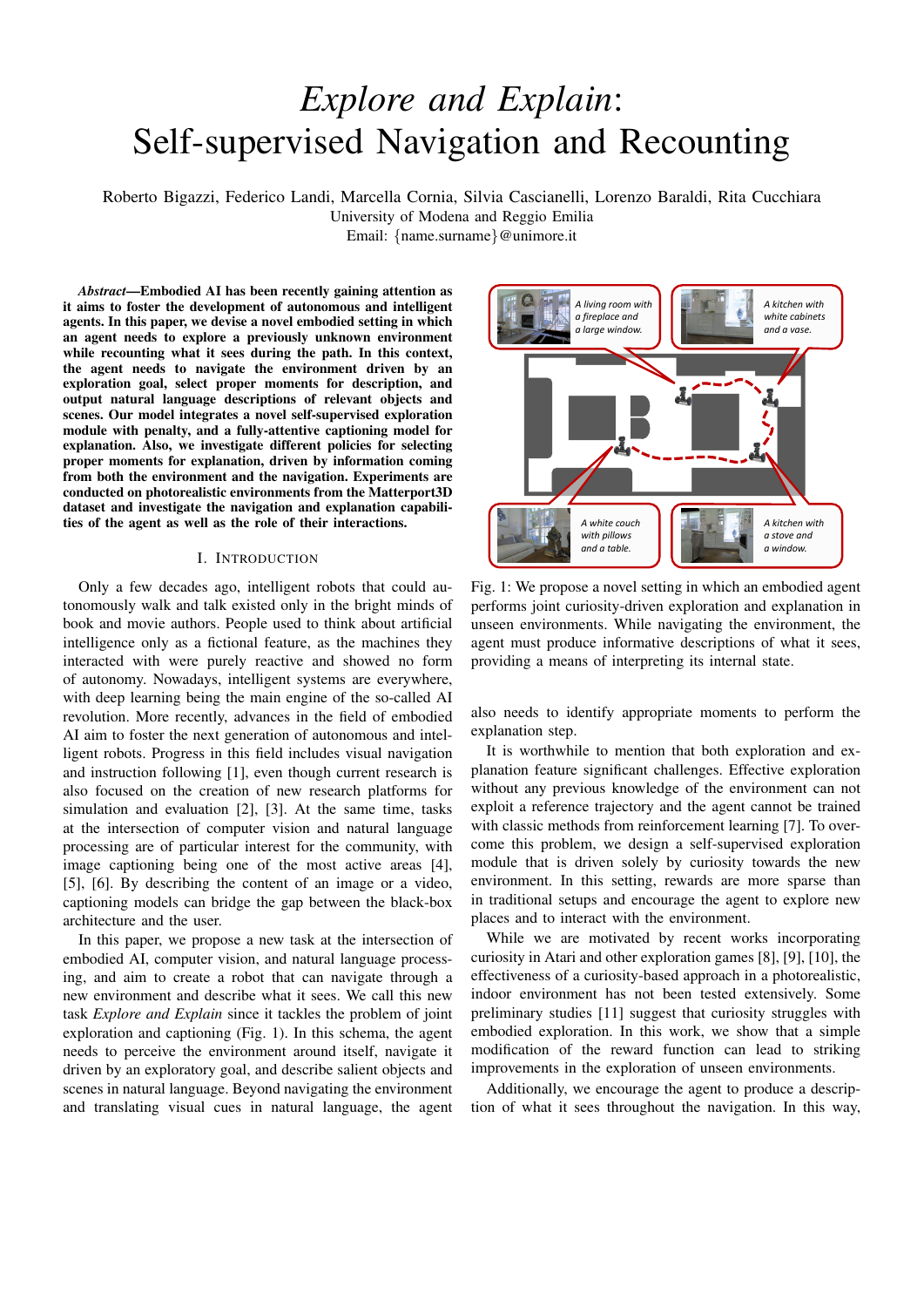Overall, the decoder takes as input word vectors, and the t-th element of its output sequence encodes the prediction of a word at time  $t + 1$ , conditioned on  $\{W_t\}$  t. After taking a linear projection and a softmax operation, this encodes a probability over words in the dictionary. During training, the model is trained to predict the next token given previous ground-truth words; during decoding, we iteratively sample a predicted word from the output distribution and feed it back to the model to decode the next one, until the end of the sequence is reached. Following the usual practice in image captioning literature, the model is trained to predict an end-of-sequence token to signal the end of the caption.

## IV. EXPERIMENTAL SETUP

# *A. Dataset*

The main testbed for this work is Matterport3D [36], a photorealistic dataset of indoor environments. Some of the buildings in the dataset contain outdoor components like swimming pools or gardens, raising the difficulty of the exploration task. The dataset is split into 61 scenes for training, 11 for validation, and 18 for testing. It also provides instance segmentation annotations that we use to evaluate the captioning module. Overall, the dataset is annotated with 40 different semantic categories. For both training and testing, we use the episodes provided by Habitat API [2] for the point goal navigation task, employing only the starting point of each episode. The size of the training set amounts to a total of 5M episodes, while the test set is composed of 1 008 episodes.

#### *B. Evaluation protocol*

Navigation module. To quantitatively evaluate the navigation module, we use a curiosity-based metric: we extract the sum of the surprisal values defined in Eq. 7 every 20 steps performed by the agent, and then we compute the average over the number of test episodes.

Captioning module. Standard captioning methods are usually evaluated by comparing each generated caption against the corresponding ground-truth sentences. However, in this setting, only the information on which objects are present on the scene is available, thanks to the semantic annotations provided by the Matterport3D dataset. Therefore, to evaluate the performance of our captioning module, we define two different metrics: a soft coverage measure that assesses how the predicted caption covers all the ground-truth objects, and a diversity score that measures the diversity in terms of described objects of two consecutively generated captions.

In details, for each caption generated according to the speaker policy, we compute the soft coverage measure between the ground-truth set of semantic categories and the set of nouns in the caption. Given a predicted caption, we firstly extract all nouns  $n$  from the sentence and we compute the optimal assignment between them and the set of ground-truth categories  $c$ , using distances between word vectors and the Hungarian algorithm [37]. We then define an intersection score between the two sets as the sum of assignment profits. Our

coverage measure is computed as the ratio of the intersection score and the number of ground-truth semantic classes:

$$
Cov(n;c) = \frac{I(n;c)}{\#c}.
$$
 (12)

where  $I(\cdot;\cdot)$  is the intersection score, and the # operator represents the cardinality of the set of ground-truth categories.

Since images may contain small objects which not necessarily should be mentioned in a caption describing the overall scene, we define a variant of the coverage measure by thresholding over the minimum object area. In this case, we consider  $c$  as the set of objects whose overall areas are greater than the threshold.

For the diversity measure, we consider the sets of nouns extracted from two consecutively generated captions, indicated as  $n_t$  and  $n_{t+1}$ , and we define a soft intersection over union score between the two sets of nouns. Also in this case, we compute the intersection score between the two sets using word distances and the Hungarian algorithm to find the optimal assignment. Recalling that set union can be expressed in function of an intersection, the final diversity score is computed by subtracting the intersection over union score from 1 (*i.e.* the Jaccard distance between the two sets):

Div(
$$
\mathbf{n}_t
$$
;  $\mathbf{n}_{t+1}$ ) = 1 -  $\frac{\mathbf{I}(\mathbf{n}_t; \mathbf{n}_{t+1})}{\# \mathbf{n}_t + \# \mathbf{n}_{t+1} - \mathbf{I}(\mathbf{n}_t; \mathbf{n}_{t+1})}$  (13)

where  $I(\cdot;\cdot)$  is the intersection score previously defined, and the  $#$  operator represents the cardinality of the sets of nouns.

We evaluate the diversity of generated captions with respect to the three speaker policies described in Sec. III-B and considering different thresholds for each policy (*i.e.* number of objects, mean depth value, and surprisal score). For each speaker policy and selected threshold, the agent is triggered a different number of times thus generating a variable number of captions during the episode. We define the agent's overall loquacity as the number of times it is activated by the speaker policy according to a given threshold. In the experiments, we report the loquacity values averaged over the test episodes.

## *C. Implementation and training details*

Navigation module. Navigation agents are trained using only visual inputs, with each observation converted to grayscale, cropped and re-scaled to a  $84 \times 84$  size. A stack of four historical observations  $[x_{t-3}; x_{t-2}; x_{t-1}; x_t]$  is used for training in order to model temporal dependencies. We adopt PPO [38] as learning algorithm and employ Adam [39] as optimizer. The learning rate for all networks is set to  $10^{-4}$  and the length of rollouts is equal to 128. For each rollout we make 3 optimization epochs. The features  $(x_t)$  used by the forward and backward dynamics networks are 512-dimensional and are obtained using a randomly initialized convolutional network with fixed weights , following the approach in [10].

The model is trained using the splits described in Sec. IV-A, stopping the training after 10 000 updates of the agent. The length of an exploration episode is 1 000 steps. In our experiments, we set the parameters reported in Eq. 8 to  $= 0.1$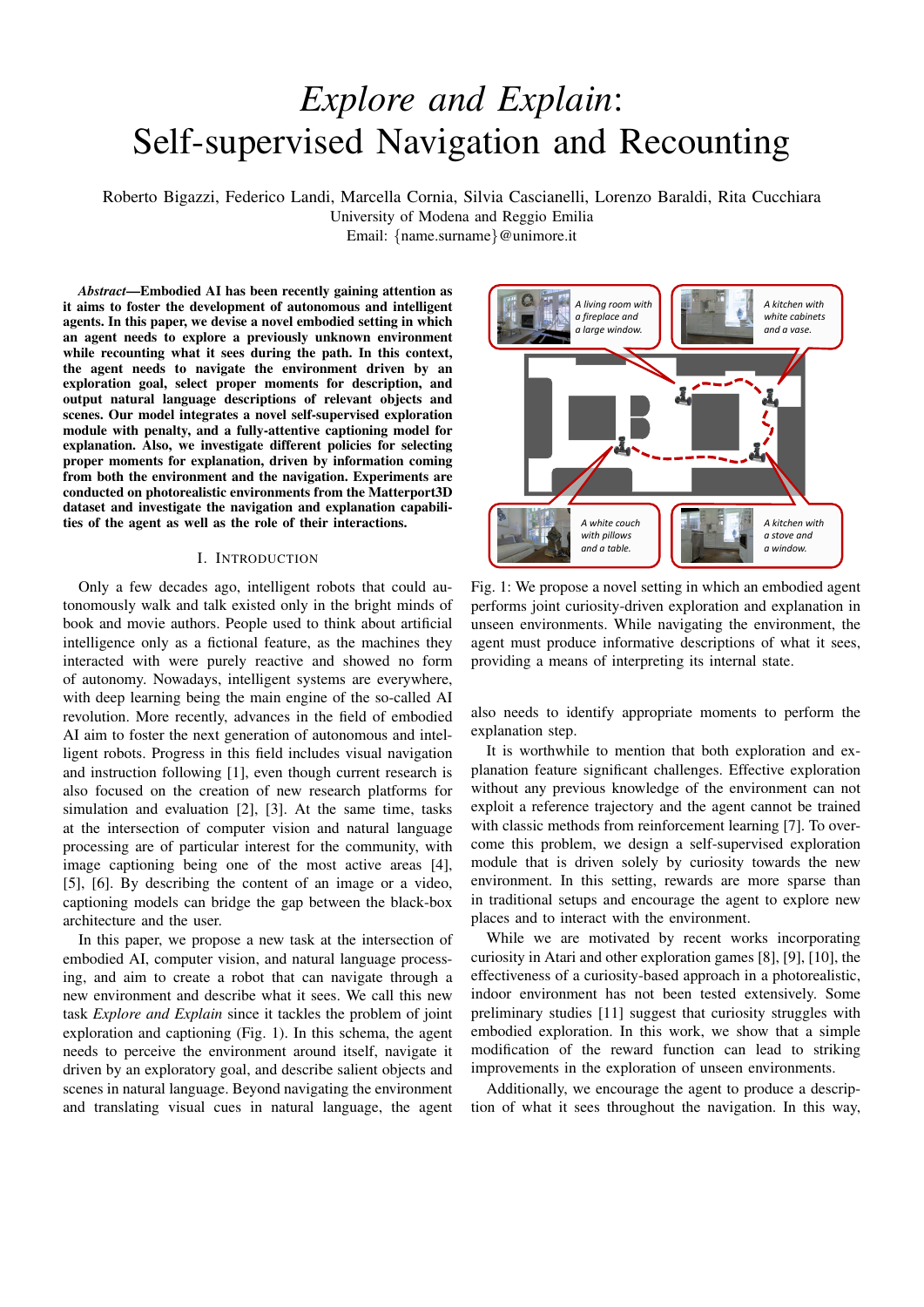and = 0.2, respectively. Concerning the penalty  $p_t$  given to the agent to stimulate diversity (Eq. 9), we set  $p_t = p = 0.01$ after the same action is repeated for  $t=5$  times.

Speaker policy. For the object-driven policy, we use the instance segmentation annotations provided by the Matterport3D simulator. For this policy, we select 15 of the 40 semantic categories in the dataset, discarding the contextual ones, which would not be discriminative for the different views acquired by the agent, as for example *wall*, *floor*, and *ceiling*. This way, we can better evaluate the effect of the policy without it being affected by the performance of an underlying object detector of recognizing objects in the agent's current view. Also for the depth-driven policy, we obtain the depth information of the current view from the Matterport3D simulator, averaging the depth values to extract a single score. In the curiosity-driven policy, we consider the sum of surprisal scores extracted over the last 20 steps, obtained by the agent during navigation.

Captioning module. To represent image regions, we use Faster R-CNN finetuned on the Visual Genome dataset [35], [5], thus obtaining a 2048-dimensional feature vector for each region. To represent words, we use one-hot vectors and linearly project them to the input dimensionality of the model, d. We also employ sinusoidal positional encodings [14] to represent word positions inside the sequence, and sum the two embeddings before the first encoding layer. In both region encoder and language decoder, we set the dimensionality d of each layer to 512, the number of heads to 8, and the dimensionality of the inner feed-forward layer to 2048. We use dropout with keep probability 0:9 after each attention layer and after position-wise feed-forward layers.

Following a standard practice in image captioning [31], [5], we train our model in two phases using image-caption pairs coming from the COCO dataset [40]. Firstly, the model is trained with cross-entropy loss to predict the next token given previous ground-truth words. Then, we further optimize the sequence generation using reinforcement learning employing a variant of the self-critical sequence training [31] on sequences sampled using beam search [5]. Pre-training with crossentropy loss is done using the learning rate scheduling strategy defined in [14] with a warmup equal to 10 000 iterations. Then, during finetuning with reinforcement learning, we use the CIDEr-D score [41] as reward and a fixed learning rate equal to  $5<sup>6</sup>$ . We train the model using the Adam optimizer [39] and a batch size of 50. During CIDEr-D optimization and caption decoding, we use beam search with a beam size equal to 5. To compute coverage and diversity metrics and for extracting nouns from predicted captions, we use the spaCy NLP toolkit $^1$ . We use GloVe word embeddings [42] to compute word similarities between nouns and semantic class names.

# V. EXPERIMENTAL RESULTS

## *A. Navigation results*

As defined in Sec. IV-B, we evaluate the performance of our navigation agents by computing the average surprisal score

<sup>1</sup>https://spacy.io/

TABLE I: Surprisal scores for different navigation policies obtained during the agent exploration of the environment.

| <b>Navigation Module</b>                              | <b>Surprisal</b> |
|-------------------------------------------------------|------------------|
| Random Exploration                                    | 0.333            |
| $eX^2$ w/o Penalty for repeated actions (RGB only)    | 0.193            |
| $eX^2$ w/o Penalty for repeated actions (Depth only)  | 0.361            |
| $eX^2$ w/o Penalty for repeated actions (RGB + Depth) | 0.439            |
| $\alpha$ <sup>2</sup>                                 | በ 697            |



Fig. 3: Qualitative results of the agent trajectories in sample navigation episodes.

over test episodes. Results are reported in Table I and show that our complete method  $(eX^2)$  outperforms all other variants, achieving a significantly greater surprisal score than our method without penalty. In particular, the final performance greatly benefits from using both visual modalities (RGB and depth), instead of using a single visual modality to represent the scene. Notably, random exploration (*e.g.* sampling  $a_t$  from a uniform distribution over the available actions at each time step  $\hat{t}$ ) proves to be a strong baseline for this task, performing better than our single-modality RGB agent. Nonetheless, our final agent greatly outperforms the baselines, scoring 0:364 and 0:258 above the random policy and the vanilla curiositybased agent respectively.

Qualitative Analysis. In Fig. 3, we report some top-down views from the testing scenes, together with the trajectory from three different navigation agents: the random baseline, our approach without the penalty for repeated action described in Sec. III-A, and our full model. We notice that the agent without penalty usually remains in the starting area and thus has some difficulties in exploring the whole environment. Instead, our complete model demonstrates better results as it is able to explore a much wider area within the environment. Thus, we conclude that the addition of a penalty for repeated actions in the final reward function is of central importance when it comes to stimulating the agent towards the exploration of regions far from the starting point.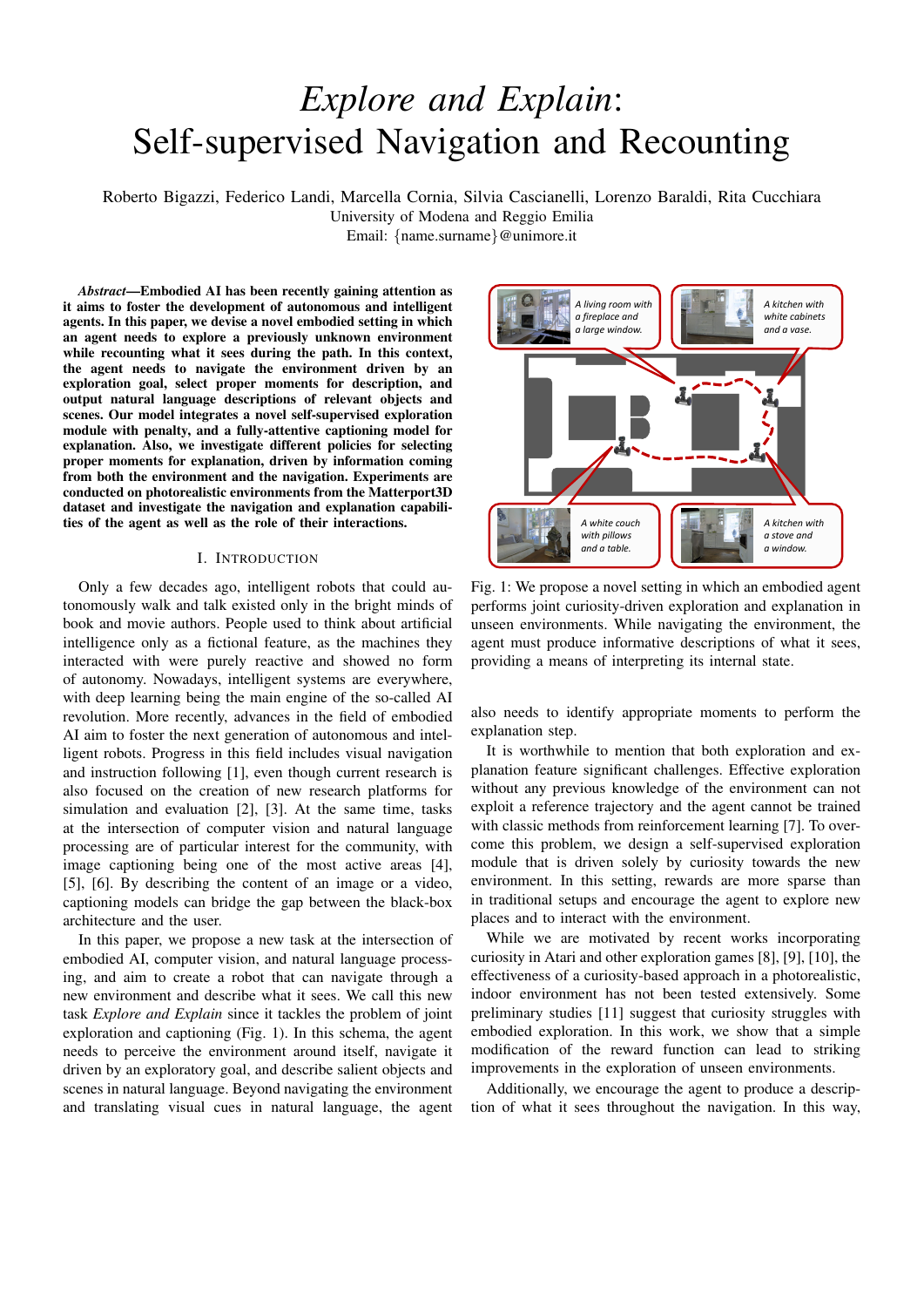TABLE II: Coverage and diversity results for different version of our captioning module. Results are reported for our three speaker policies using different thresholds to determine the agent's loquacity inside the episode.

|                          | Object-driven policy ( $O > 1$ )<br>Loquacity = $43:3$    |                       |       |                                         |       | Object-driven policy $(O > 3)$<br>Loquacity = $27:4$       |                     |       |                                          |       | Object-driven policy ( $O \geq 5$ )<br>Loquacity = $15.8$ |                       |                           |                        |       |
|--------------------------|-----------------------------------------------------------|-----------------------|-------|-----------------------------------------|-------|------------------------------------------------------------|---------------------|-------|------------------------------------------|-------|-----------------------------------------------------------|-----------------------|---------------------------|------------------------|-------|
| <b>Captioning Module</b> | $\text{Cov}_{>1\%}$                                       | $\textsf{Cov}_{>3\%}$ |       | $Cov_{>5\%}$ $Cov_{>10\%}$              | Div   | $\text{Cov}_{>1\%}$                                        | $\text{Cov}_{>3\%}$ |       | $\text{Cov}_{>5\%}$ $\text{Cov}_{>10\%}$ | Div   | $\text{Cov}_{>1\%}$                                       | $\mathsf{Cov}_{>3\%}$ | $\mathsf{Cov}_{>5\%}$     | $\textsf{Cov}_{>10\%}$ | Div   |
| $eX^2$ (6 lay.)          | 0.456                                                     | 0.550                 | 0.609 | 0.706                                   | 0.386 | 0.387                                                      | 0.502               | 0.576 | 0.696                                    | 0.363 | 0.348                                                     | 0.468                 | 0.549                     | 0.691                  | 0.352 |
| $eX^2$ (3 lay.)          | 0.474                                                     | 0.558                 | 0.612 | 0.701                                   | 0.372 | 0.384                                                      | 0.497               | 0.571 | 0.691                                    | 0.350 | 0.347                                                     | 0.467                 | 0.546                     | 0.688                  | 0.338 |
| $eX^2$ (2 lay.)          | 0.485                                                     | 0.579                 | 0.637 | 0.727                                   | 0.368 | 0.416                                                      | 0.534               | 0.607 | 0.721                                    | 0.349 | 0.373                                                     | 0.497                 | 0.577                     | 0.713                  | 0.340 |
| $eX^2$ (1 lay.)          | 0.468                                                     | 0.564                 | 0.623 | 0.720                                   | 0.394 | 0.400                                                      | 0.519               | 0.593 | 0.713                                    | 0.377 | 0.356                                                     | 0.479                 | 0.560                     | 0.702                  | 0.373 |
|                          | Depth-driven policy ( $D > 0.25$ )<br>Loquacity = $38:5$  |                       |       |                                         |       | Depth-driven policy ( $D > 0.5$ )<br>Loquacity = $31:1$    |                     |       |                                          |       | Depth-driven policy ( $D > 0.75$ )<br>Loquacity = $14.8$  |                       |                           |                        |       |
| <b>Captioning Module</b> | $\textsf{Cov}_{>1\%}$                                     |                       |       | $Cov_{>3\%}$ $Cov_{>5\%}$ $Cov_{>10\%}$ | Div   | $\text{Cov}_{>1\%}$                                        |                     |       | $Cov_{>3\%}$ $Cov_{>5\%}$ $Cov_{>10\%}$  | Div   | $\text{Cov}_{>1\%}$                                       |                       | $Cov_{>3\%}$ $Cov_{>5\%}$ | $\mathsf{Cov}_{>10\%}$ | Div   |
| $eX^2$ (6 lay.)          | 0.433                                                     | 0.532                 | 0.600 | 0.705                                   | 0.360 | 0.420                                                      | 0.519               | 0.585 | 0.701                                    | 0.346 | 0.399                                                     | 0.497                 | 0.566                     | 0.691                  | 0.339 |
| $eX^2$ (3 lay.)          | 0.427                                                     | 0.524                 | 0.588 | 0.700                                   | 0.349 | 0.413                                                      | 0.511               | 0.577 | 0.695                                    | 0.335 | 0.394                                                     | 0.491                 | 0.559                     | 0.685                  | 0.330 |
| $eX^2$ (2 lay.)          | 0.463                                                     | 0.562                 | 0.625 | 0.730                                   | 0.341 | 0.449                                                      | 0.550               | 0.612 | 0.726                                    | 0.330 | 0.425                                                     | 0.525                 | 0.595                     | 0.715                  | 0.325 |
| $eX^2$ (1 lay.)          | 0.448                                                     | 0.548                 | 0.613 | 0.723                                   | 0.371 | 0.434                                                      | 0.536               | 0.603 | 0.719                                    | 0.359 | 0.412                                                     | 0.513                 | 0.583                     | 0.708                  | 0.355 |
|                          | Curiosity-driven policy $(S > 0.7)$<br>Loquacity = $27:2$ |                       |       |                                         |       | Curiosity-driven policy $(S > 0.85)$<br>Loquacity = $18:2$ |                     |       |                                          |       | Curiosity-driven policy $(S > 1.0)$<br>Loquacity = $6:4$  |                       |                           |                        |       |
| <b>Captioning Module</b> | $\text{Cov}_{>1\%}$                                       |                       |       | $Cov_{>3\%}$ $Cov_{>5\%}$ $Cov_{>10\%}$ | Div   | $\text{Cov}_{>1\%}$                                        |                     |       | $Cov_{>3\%}$ $Cov_{>5\%}$ $Cov_{>10\%}$  | Div   | $\text{Cov}_{>1\%}$                                       |                       | $Cov_{>3\%}$ $Cov_{>5\%}$ | $\text{Cov}_{>10\%}$   | Div   |
| $eX^2$ (6 lay.)          | 0.425                                                     | 0.523                 | 0.588 | 0.703                                   | 0.356 | 0.421                                                      | 0.515               | 0.581 | 0.699                                    | 0.360 | 0.422                                                     | 0.518                 | 0.583                     | 0.702                  | 0.364 |
| $eX^2$ (3 lay.)          | 0.418                                                     | 0.514                 | 0.578 | 0.694                                   | 0.348 | 0.413                                                      | 0.506               | 0.571 | 0.691                                    | 0.350 | 0.413                                                     | 0.506                 | 0.570                     | 0.690                  | 0.361 |
| $eX^2$ (2 lay.)          | 0.453                                                     | 0.552                 | 0.617 | 0.726                                   | 0.340 | 0.448                                                      | 0.545               | 0.611 | 0.724                                    | 0.342 | 0.448                                                     | 0.545                 | 0.610                     | 0.723                  | 0.349 |
| $eX^2$ (1 lay.)          | 0.438                                                     | 0.539                 | 0.604 | 0.719                                   | 0.370 | 0.433                                                      | 0.530               | 0.597 | 0.716                                    | 0.373 | 0.434                                                     | 0.532                 | 0.597                     | 0.717                  | 0.380 |

## *B. Speaker Results*

Here, we provide quantitative and qualitative results for our speaker module, which is composed of a policy and a captioner. The policy is in charge of deciding when to activate the captioner, which in turns generates a description of the first-person view of the agent. Results are reported in Table II and discussed below.

Speaker Policy. Among the three different policies, the objectdriven speaker performs the best in terms of coverage and diversity. In particular, setting a low threshold  $(O \ge 1)$ provides the highest scores. At the same time, the agent tends to speak more often, which is desirable in a visually rich environment. As the threshold for O gets higher, performances get worse. This indicates that, as the number of object in the scene increases, there are many details that the captioner cannot describe. The same applies for the depth-driven policy: while the agent tends to describe well items that are closer, it experiences some troubles when facing an open space with more distant objects ( $D > 0.75$ ).

Instead, our curiosity-driven speaker shows a more peculiar behaviour: as the threshold grows, results get better in terms of diversity, while the coverage scores are quite stable (only  $-0.005\%$  in terms of Cov <sub>>1%</sub>). It is also worth mentioning that our curiosity-based speaker can be adopted in any kind of environment, as the driving metric is computed from the raw RGB-D input. The same does not apply in an object-driven policy, since the agent needs semantic information. Further, the curiosity-driven policy employs a learned metric, hence being more related to the exploration module.

From all these observations, we can conclude that curiosity not only helps training navigation agents, but also represents and important metric when bridging cross-modal components in embodied agents.

Captioner. When evaluating the captioning module, we com-

pare the performance using a different number of encoding and decoding layers. As it can be seen from Table II, the captioning model achieves the best results when composed of 2 layers for coverage and 1 layer for diversity. While this is in contrast with traditional Transformer-based models [14], that employ 6 or more layers, it is in line with recent research on image captioning [6], which finds beneficial to adopt fewer layers. At the same time, a more lightweight network can possibly be embedded in many embodied agents, thus being more appropriate for our task.

Qualitative Analysis. We report some qualitative results for  $eX^2$  in Fig. 4. To ease visualization, we underline the items mentioned by the captioner in the sentence, and highlight them with a bounding box of the same color in the corresponding input image. Our agent can explain the scene perceived from a first-person, egocentric point of view. We can notice that  $eX^2$ identifies all the main objects in the environment and produces a suitable description even when the view is partially occluded.

## VI. CONCLUSION

In this work, we have presented a new setting for embodied AI that is composed of two tasks: exploration and captioning. Our agent  $eX^2$  uses intrinsic rewards applied to navigation in a photorealistic environment and a novel speaker module that generates captions. The captioner produces sentences according to a speaker policy that could be based on three metrics: object-driven, depth-driven, and curiosity-driven. The experiments show that  $eX^2$  is able to generalize to unseen environments in terms of exploration, while the speaker policy functions to filter the number of time steps where the caption is actually generated. We hope that our work serves as a starting point for future research on this new coupled-task of exploration and captioning. Our results with curiosity-based navigation in photorealistic environments and with the speaker module motivate further works in this direction.